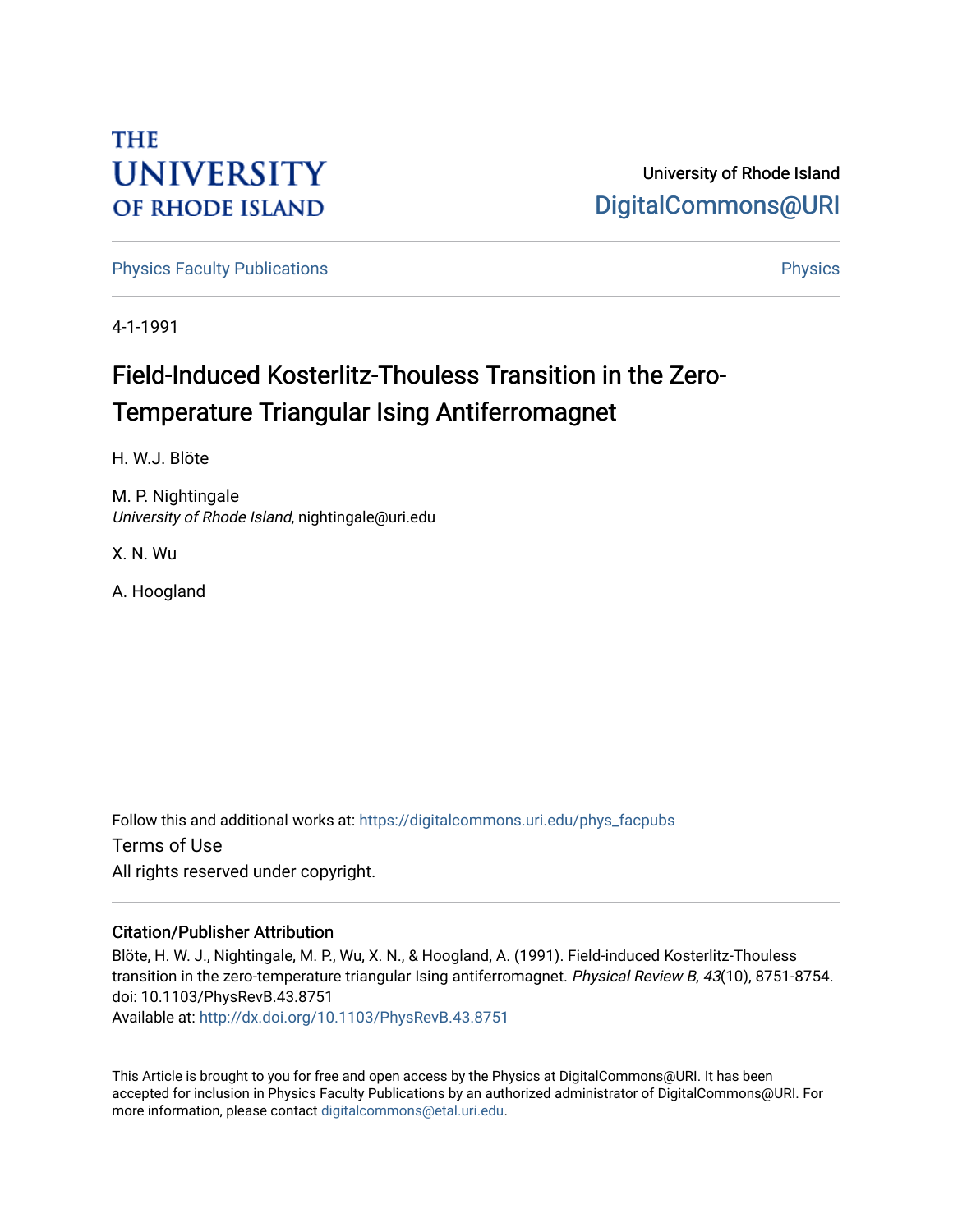#### Field-induced Kosterlitz-Thouless transition in the zero-temperature triangular Ising antiferromagnet

H. W. J. Blöte

Laboratorium voor Technische Natuurkunde, Technische Universiteit Delft, Postbus 5046, 2600 GA Delft, The Netherlands

M. P. Nightingale Physics Department, University of Rhode Island, Kingston, Rhode Island 02881

X. N. Wu

The Rockefeller University, i230 York Avenue, New York, New York 10081 6399-

A. Hoogland

Laboratorium voor Technische Natuurkunde, Technische Universiteit Delft, Postbus \$0/6, 8600 GA Delft, The Netherlands (Received 28 November 1990)

We investigate the zero-temperature triangular Ising antiferromagnet in a magnetic field by means of transfer matrix and Monte Carlo methods. The finite-size results are compared with predictions obtained from a mapping to the Gaussian model. The results confirm the presence of a field-induced Kosterlitz-Thouless transition to a state with long-range order.

The ground state of the antiferromagnetic triangular Ising model with only nearest-neighbor interactions is characterized by the absence of long-range order and has a nonzero entropy,<sup>1</sup> at least in the isotropic case. Since the correlation functions decay with power laws of the distance<sup>2</sup> rather than exponentially, the ground state is critical. When a magnetic field  $B$  of sufficient strength is applied to the ground state, the residual entropy is removed. The resulting ordered state has spins of one sign on two of the three sublattices of the triangular lattice, and spins of the opposite sign on the third sublattice. Here we investigate the nature of the associated phase transition, induced by a magnetic field of the order of the (vanishing) thermal energy  $kT$ . Thus, we consider the  $T \rightarrow 0$  limit such that  $H = B/kT$  remains finite, while the nearest-neighbor coupling  $K$  does not:  $K = J/kT \rightarrow -\infty$ . The reduced Hamiltonian is

$$
\mathcal{H}/kT = -K \sum_{\langle i,j \rangle} s_i s_j - H \sum_k s_k \,, \tag{1}
$$

where the first sum is over all nearest-neighbor pairs. The net effect of this sum is, apart from contributing an infinite constant, the restriction that elementary triangles with three spins of the same sign are forbidden.

It was originally suspected<sup>3</sup> that the reduced field  $H$ was relevant, i.e., that the system would immediately enter the ordered state when  $H \neq 0$ . However, this was not supported by a later analysis<sup>4</sup> which used a mapping to the Gaussian model and the Coulomb gas.<sup>5</sup> We summarize some of the main steps of this analysis. As a first step, the zero-temperature Ising model is exactly mapped to the triangular Ising solid-on-solid (TISOS) model, $6$  a solid-on-solid (SOS) model describing the equilibrium shape of a  $(111)$  surface of a cubic crystal.<sup>4</sup> Using this mapping, one can express the SOS height-height correlation function  $G(r) = \langle (h_r - h_0)^2 \rangle$ , between height variables  $h_r$  and  $h_0$  separated by a distance r, in correlations between Ising spins. The latter correlations are known exactly for  $H = 0^{2,4}$  The asymptotic behavior of  $G(r)$  at long distances is thus found to be

$$
G(r) \simeq \frac{9}{\pi^2} \ln r. \tag{2}
$$

Such logarithmic divergences are typical for twodimensional Gaussian<sup>7,8</sup> and SOS models in their rough phases.<sup>9</sup> In the Gaussian model, with a reduced Hamiltonian  $-(2\pi/T_G)\sum_{\langle i,j\rangle}(h_i-h_j)^2$ , the amplitude A of the logarithm can be calculated as a function of the Gaussian temperature  $T_G$  as  $A = T_G/(2\pi^2)$ . It is plausible that under a renormalization-group transformation the TISOS model flows to the Gaussian model. Since the amplitude of the logarithm is invariant under this transformation, it follows that the TISOS model maps onto a Gaussian model with  $T<sub>G</sub> = 18$ . Consequently, we know the critical-point exponents of the TISOS and equivalent Ising model. As an example we consider the critical exponent of the uniform magnetic field  $H$  coupling to the Ising spins. As argued in Ref. 4, this field corresponds to a periodic potential with a period of  $p = 2$  elementary steps of the SOS surface. In the Gaussian model the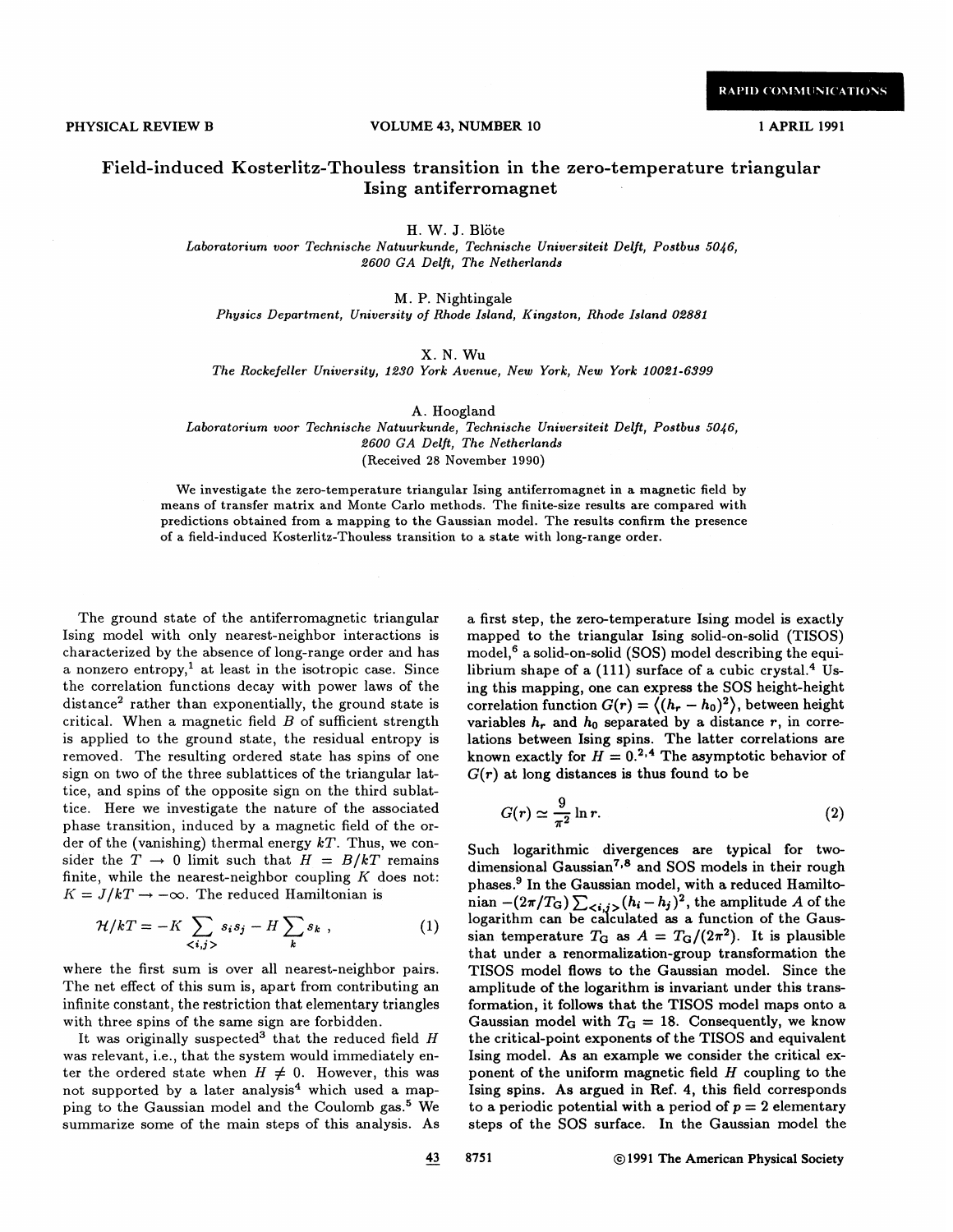corresponding contribution to the Hamiltonian is a term proportional to  $cos(2\pi h_i/p)$ , with a scaling dimension<sup>8</sup>

$$
X_p = T_G/2p^2 \tag{3}
$$

which is equal to  $\frac{9}{4}$  for  $p = 2$ . This scaling field is irrelevant: If sufficiently small, it does not destroy the algebraic correlations in the zero-field Ising ground state (at least, if our assumption concerning the existence of a mapping between the SOS and the Gaussian model was right). However, it is also to be expected<sup>4</sup> that H will play the role of a temperaturelike parameter and will decrease the marginal Gaussian temperature field. At some value  $H_{\text{KT}}$  the scaling dimension  $X_2$  will become marginal ( $T<sub>G</sub> = 16$ ), and the system will undergo a Kosterlitz-Thouless (KT) transition. io Another consequence of this theory is that the smallest anomalous dimension is  $X_6$ , which is equal to  $\frac{1}{4}$  at  $H = 0$ ;  $X_6$  is expected to decrease as a function of  $|H|$  and should reach the value  $\frac{2}{9}$  at  $H = H_{\text{KT}}$ . For  $H > H_{\text{KT}}$  the system enters a long-range ordered state which is threefold degenerate: the majority of the minus spins are located on one of the three sublattices of the triangular lattice. The anomalous dimension  $X_6$  is associated with a staggered field,<sup>4</sup> e.g.,  $-2H$  on one sublattice and  $+H$  on the other two sublattices, and should govern the long-range behavior of the spin-spin correlation function  $g(r) \simeq a r^{-2X_6}$ .

In this paper we verify this scenario by two different approaches. Firstly, we determine the magnetic susceptibility of the zero-temperature Ising model as a function of the magnetic field for several finite  $L \times L$  systems with toroidal boundaries. Finite-size scaling predicts that the susceptibility  $\chi(L)$  of a system with linear size L at a critical point scales as

$$
\chi(L) \simeq \chi(0) + AL^{2y_H - 2} + \cdots, \qquad (4)
$$

where  $A$  is a constant and the ellipsis stands for corrections to scaling and  $y_H$  is the renormalization exponent associated with the field  $H$ . If the transition is indeed KT-like,  $y_H = 0$  and the susceptibility will not diverge; it will behave qualitatively as the specific heat of the  $XY$ model. However, if the transition is of the three-state Potts type, as might be suggested by the symmetry of the ordered state, we have  $y_H = \frac{6}{5}$ , so that  $\chi(L)$  will diverge with L.

Figure 1 shows Monte Carlo results for the susceptibility obtained by means of the Delft Ising System Processor (DISP) (Ref. 11) for systems with linear dimensions L equal to powers of 2, ranging from 8 to 256. The simulations were performed at  $K = -12$ , which, after truncation of the Monte Carlo transition probabilities to machine precision, inhibits spin fiips that increase the nearest-neighbor interaction energy.

The way in which the initial states were prepared deserves some attention. Via the SOS representation, a  $T = 0$  Ising configuration can be specified by means of a system of nonintersecting strings. $6$  Since the number of strings is conserved under the Glauber<sup>12</sup> dynamics used in the spin-updating algorithm, it should initially be set



FIG. 1. Monte Carlo results for the magnetic susceptibility  $\chi$  of the zero-temperature triangular Ising model with a finite coupling  $H$  of the spins to the magnetic field. Results are shown for several  $L \times L$  systems with periodic boundaries and  $L$  equal to powers of 2. In order to avoid crowding of symbols, the data are shown by smooth curves except for the largest system size (256) for which the data points are shown as  $\Box$ . The statistical error in the latter points is slightly larger than the size of the symbols. The errors in the other data do not exceed the thickness of the curves in most cases. The susceptibilities for system sizes  $L = 2$  and 4 are zero because the initial state (described in the text) is frozen: no spin flips are possible. These results shown here indicate that the susceptibility remains finite when the system enters the ordered phase.

equal to  $2L/3$  which is appropriate for the state at  $H = 0$ as well as the ordered state at  $0 \ll H \ll -6K$ . It does not seem likely that fluctuations in the number of strings, as occurring in the summation over all Ising configurations in the partition sum, would alter universal aspects of the critical behavior. Since the DISP can only simulate systems with sizes equal to powers of 2, the aforementioned choice is not possible and we have chosen the number of strings equal to the nearest even integer to  $2L/3$  instead. Only configurations with an even number ofstrings correspond to Ising configurations with periodic boundaries. This choice leads to corrections to scaling in  $\chi$  proportional to  $1/L$ , and to some alternation between results for system sizes that are odd and even powers of 2. While such corrections to scaling, and alternation, are much in line with the data shown in Fig. 1, there are no indications for a power-law divergence of  $\chi(L)$  with L.

As a further check of the Gaussian model description of the  $T = 0$  Ising model, we have performed a finitesize scaling analysis<sup>13,14</sup> using transfer matrix calculations. These calculations pertain to a lattice wrapped on an infinitely long cylinder, with one set of lattice edges perpendicular to the cylinder's axis. The finite-size parameter L is the circumference of the cylinder measured in lattice units.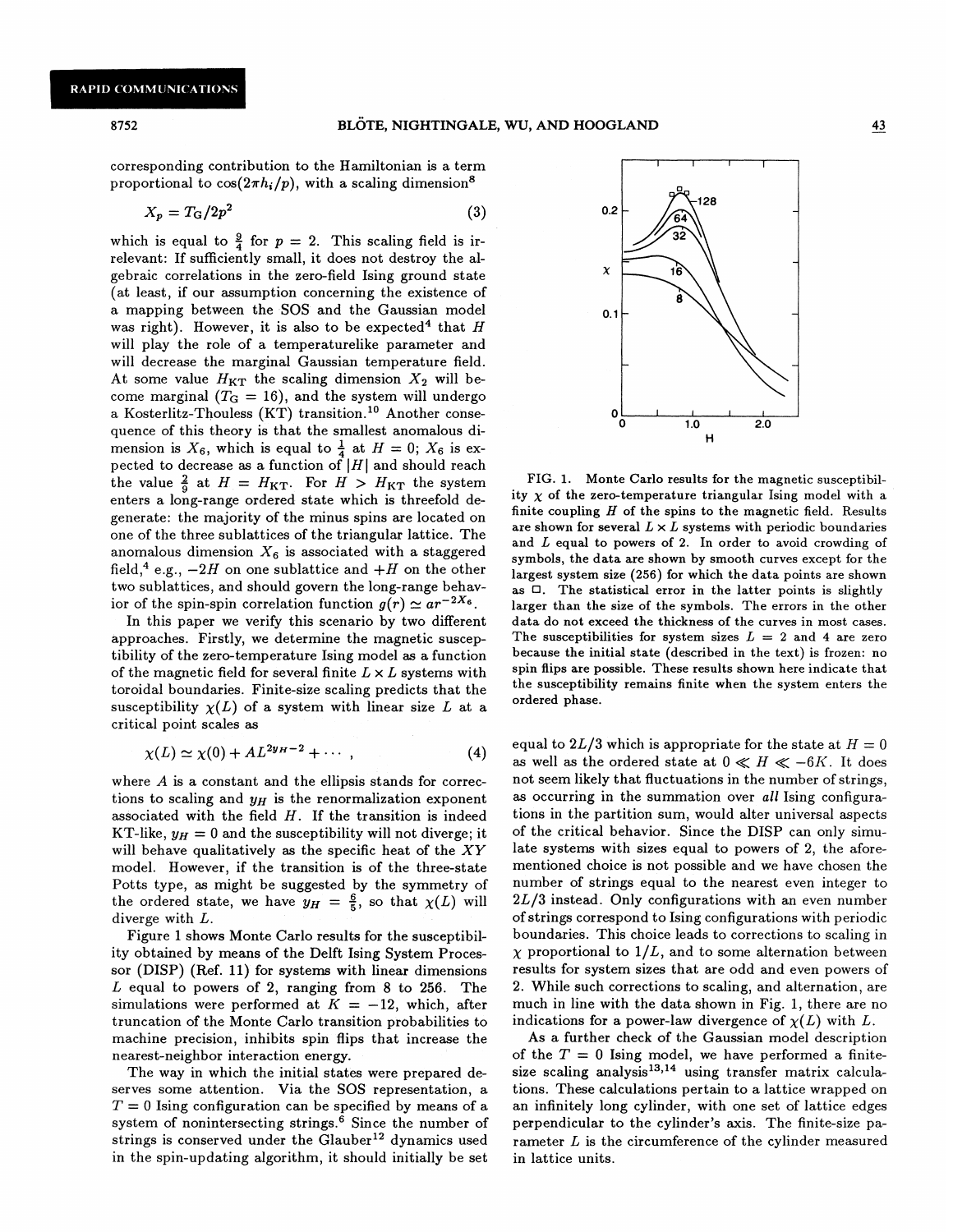The transfer matrix  $T$  that adds two layers of  $L$  spins to the lattice can be written as

$$
T = T_H^{1/2} T_{K+} T_H T_{K-} T_H^{1/2} , \qquad (5)
$$

where the diagonal matrix  $T_H$  takes into account the field  $H$  acting on a row of spins. It is defined by 0.2

$$
T_H(\mathbf{s}, \mathbf{s}') = \prod_{i=1}^L \exp[H(s_i + s'_i)] \delta_{s_i, s'_i} \tag{6}
$$

where rows of spins are denoted as  $s = (s_1, s_2, \ldots, s_L)$ . The matrices  $T_{K\pm}$  take into account half the couplings within a row, and the couplings between neighboring rows of spins:

$$
T_{K\pm}(\mathbf{s}, \mathbf{s}') = \prod_{i=1}^{L} \exp\{K[s'_i(s_i + s_{i\pm 1}) + (s_i s_{i+1} + s'_i s'_{i+1})/2]\}.
$$
 (7)

Since  $T_{K-}$  is the transpose of  $T_{K+}$ ,  $T$  is symmetric. The matrices  $T_{K+}$  and  $T_{K-}$  can be decomposed into L sparse matrices, which is convenient for computational purposes.<sup>15,13</sup> This decomposition proceeds as for the honeycomb lattice, see, e.g., Ref. 16. However, since we are now working in the limit  $K \rightarrow -\infty$ , we have to be careful to share each bond strength  $K$  between adjacent triangles and to divide out an infinite factor  $\exp(-K/2)$ from the Boltzmann weight of each triangle.

The correlation length can be expressed in the two largest eigenvalues  $\lambda_1$  and  $\lambda_2$  of the transfer matrix as

$$
\xi(H, L) = 1/[\zeta \ln(\lambda_1/\lambda_2)],\tag{8}
$$

where the geometrical factor  $\zeta$  equals  $1/\sqrt{3}$ . According to the theory of conformal invariance<sup>17</sup> the asymptotic finite-size scaling behavior of the correlation length of a critical system obeys

$$
\lim_{L \to \infty} L/\xi(H, L) = 2\pi X,\tag{9}
$$

where  $X$  is the scaling dimension of the correlation function associated with the correlation length. Hence, the scaled gaps  $X(H, L) = L/[2\pi \xi(H, L)]$  should converge to the scaling dimension  $X$ .

Figure 2 shows the scaled gaps as a function of  $H$ for several system sizes that are a multiple of 3. At  $H = 0$ , the data points converge well to the expected value  $X_6 = \frac{1}{4}$  [see Eq. (3)] for the smallest anomalou dimension, also in agreement with the correlation function exponent found by Stephenson.<sup>2</sup> For not too large values of  $H \neq 0$ , the data points still show convergence to a smaller but nonzero value of X for  $L \to \infty$ , thus revealing a decrease of the corresponding Gaussian temperature  $T_G$ . For H larger than about 0.3 the data points



FIG. 2. Scaled gaps X of  $L \times \infty$  zero-temperature antiferromagnetic triangular Ising models, as a function of the reduced magnetic field  $H$ . Data points (not shown) were calculated at intervals of  $0.2$  in  $H$  and connected by smooth curves. Each curve is labeled by the value of the finite size  $L$ . These data show that  $X$  converges to a nonzero value when  $H$  is smaller than about 0.3 or 0.4. For large values of  $H$  we observe that  $X$  converges to 0 with increasing  $L$ . Such behavior is in agreement with the presence of a Kosterlitz-Thouless transition to the ordered state.

assume a clearly decreasing behavior with  $L$ . Convergence to  $X = 0$  is observed for larger values of H, in agreement with the behavior expected for a long-range ordered state (an infinite correlation length). The decreasing trend sets in at a value of X close to  $\frac{2}{9}$ : the value predicted for  $X_6$  at the KT transition. We conclude that these results provide strong evidence for a field-induced KT transition at about  $H = 0.3$  in the zero-temperature antiferromagnetic triangular Ising model.

We are indebted to Professor B. Nienhuis for valuable discussions, and to P.A.M. Cornelissen for assistance during the Monte Carlo calculations. The hospitality of Professor E.G.D. Cohen at the Rockefeller University in New York, where some of this work was performed, is gratefully acknowledged. This research is supported in part by the (U.S.) National Science Foundation through Grant No. DMR-87-04730 and by NATO Grant No. 198/84.